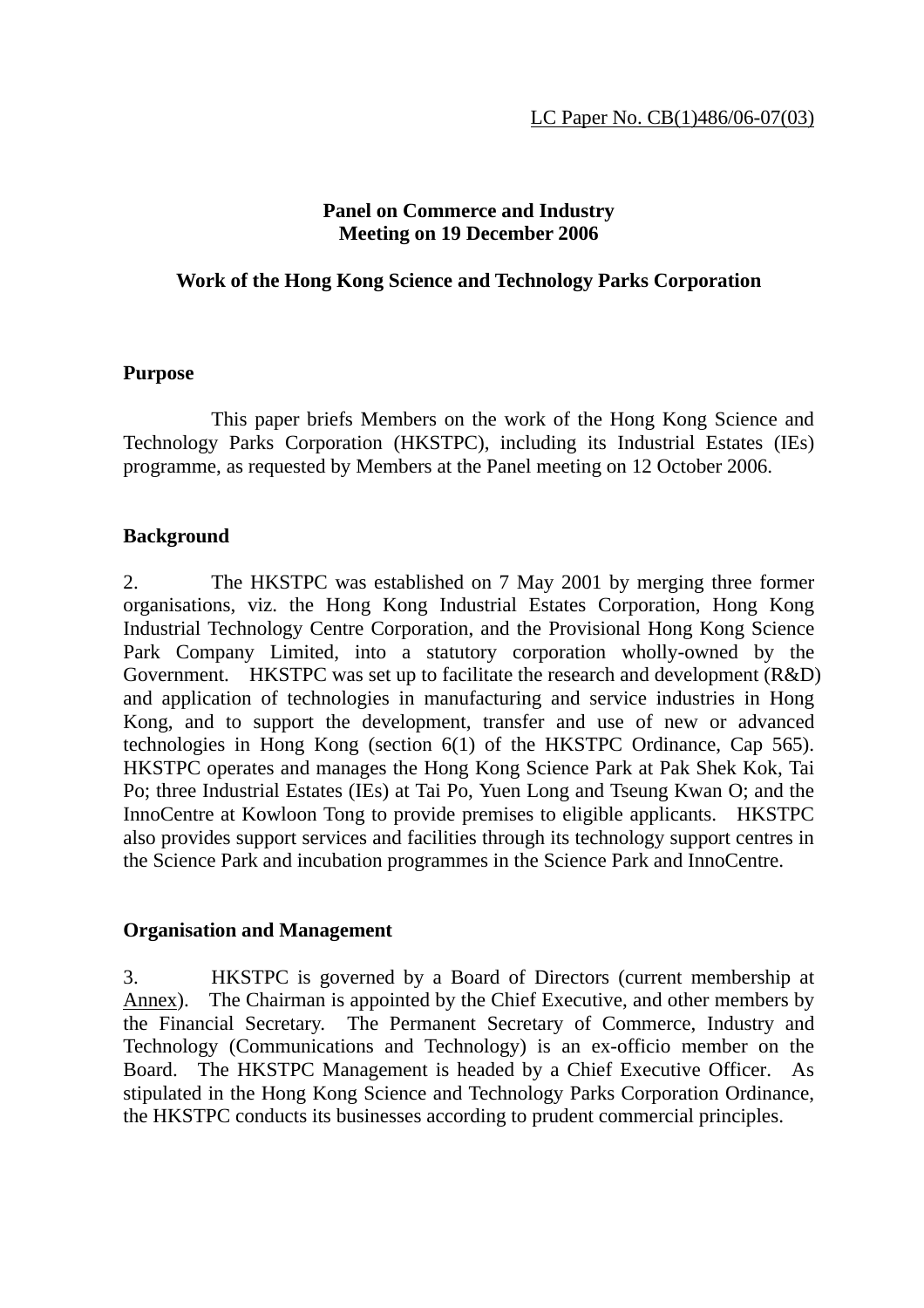## **HKSTPC's Finances**

4. HKSTPC's authorized capital upon its establishment on 7 May 2001 is \$1,836,397,594. To develop Phase Two, on 6 July 2001, the Finance Committee of Legislative Council approved a commitment to inject \$2,435 million as equity and to provide a loan of \$1,043 million from the Capital Investment Fund to the HKSTPC. By October 2006, the equity has been injected in full to HKSTPC, and HKSTPC intends to start drawing the loan at an appropriate time.

5. HKSTPC has recorded an operational surplus of \$51 million in 2001/02, followed by deficits of \$45 million, \$43 million and \$11 million in 2002/03, 2003/04 and 2004/05 respectively. In 2005/06, a surplus of \$63 million is recorded<sup>Note 1</sup>. For 2006/07, a surplus of \$24.2 million is expected.

6. HKSTPC Management prepares an annual business plan and budget in November each year and presents them to the Board for discussion and approval. The business plan and budget for the ensuing year are then submitted to the Financial Secretary before 1 February for approval.

# **Hong Kong Science Park**

# *Development of the Park and Cluster Building*

7. The Science Park is a flagship project of the Government's strategy in providing technological infrastructure for applied R&D. It is being developed in three phases on 22 hectares of land along the clustering concept, covering the four domains of electronics; information technology and telecommunications; biotechnology; and precision engineering.

8. Construction of Phase One was completed in October 2004. As at end November 2006, about 816,000 square feet or 89% of the lettable space of Phase One has been occupied by or earmarked for 100 approved tenants. Including prospective tenants in the pipeline, the occupancy rate is about 97%. Electronics is the largest cluster in the Science Park, with 39 approved tenants in this field (39% of the total number of approved tenants) taking up 43.2% of the total let out space. This is followed by information technology & telecommunications (32 approved tenants and taking up 31.4% of the total let out space); precision engineering (17 approved tenants and taking up 20.1% of the total let out space) and biotechnology (12 approved tenants and taking up 5.3% of the total let out space). About half of the approved tenants are Hong Kong companies (53% of the total) and the other half originate from outside Hong Kong (47%). In terms of space, Hong Kong companies take up 42.3% of the total, whereas non-local companies, 57.7%.

 $\overline{a}$ Note <sup>1</sup> Please see HKSTPC Annual Reports tabled at Legislative Council in November each year (2002-06).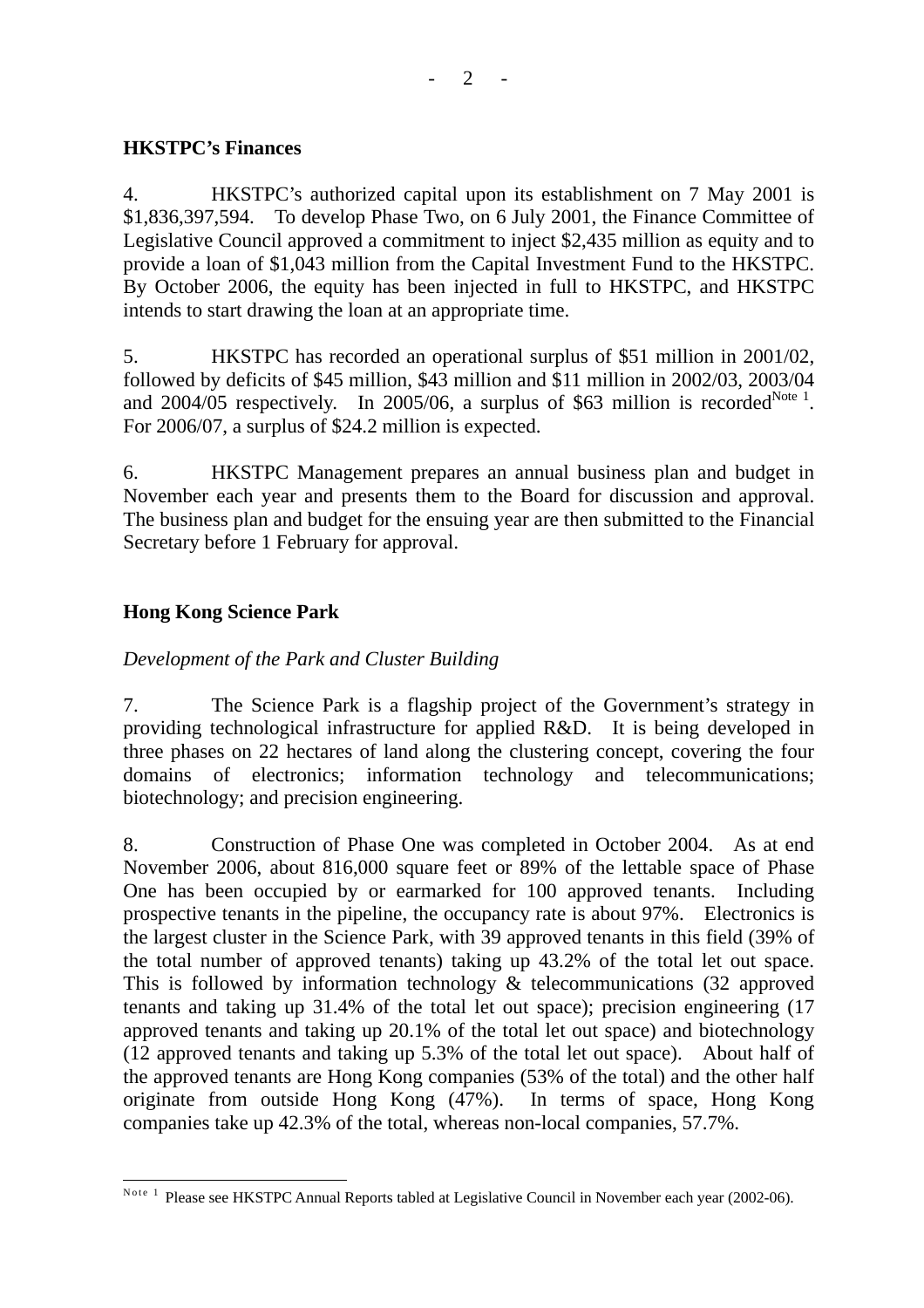9. Construction of Phase Two of the Science Park will be completed in stages from early 2007 until 2009. Phase Two will provide eleven buildings including dedicated laboratory buildings, R&D office buildings, and additional laboratory facilities. HKSTPC is engaging in intensive marketing programme to promote Phase Two. The Corporation partners with other organizations such as Invest Hong Kong and the Hong Kong Trade Development Council which have an extensive network of companies locally and internationally. The targeted number of companies to be recruited is 150 in the four target technology clusters: Electronics (40%, 60 companies), IT and Telecommunications (20%, 30 companies), Precision Engineering (20%, 30 companies) and Biotechnology (20%, 30 companies).

10. So far, Science Park tenants have created about 1,700 new jobs of which 85% are in R&D, and made a total investment of some \$4.7 billion during their first three years of operation. HKSTPC is examining the demand for Science Park Phase Three and is planning to submit a development plan to the Government in early 2007.

## *Technology Support*

11. The Science Park provides technology support services to foster the development of technology-based clusters. Its Technology Support Centres currently comprise an Integrated Circuit (IC) Design/Development Support Centre, an Intellectual Property Servicing Centre, a Materials Analysis Laboratory, a Photonics Development Support Centre, a Bio-informatics Centre and a Wireless Communications Test Laboratory. These facilities aim to help reduce entry barriers for industry to engage in high-end activities and achieve clustering of industries by way of providing fee-charging, centralized facilities and equipment on a cost-spreading basis.

## *Incubation Programme*

12. HKSTPC runs a technology incubation programme for technology start-up companies by providing them with low-cost accommodation as well as management, marketing, financial and technical assistance. In 2006, HKSTPC has expanded the scope of its incubation activities to include a new programme to support design start-ups (see para. 21 below). HKSTPC has also initiated a Small Technology/Design Enterprise Programme from April 2006 to provide graduates of the incubation programme with support services and office premises at the usual tenant rate inside the current incubation centre, to support them to become full-fledged enterprises.

13. As at end November 2006, 222 technology companies have participated in the programme, with 70 of them still under incubation. 18 incubatees have later become Science Park tenants. In year 2005/06, the incubatees have in total filed 19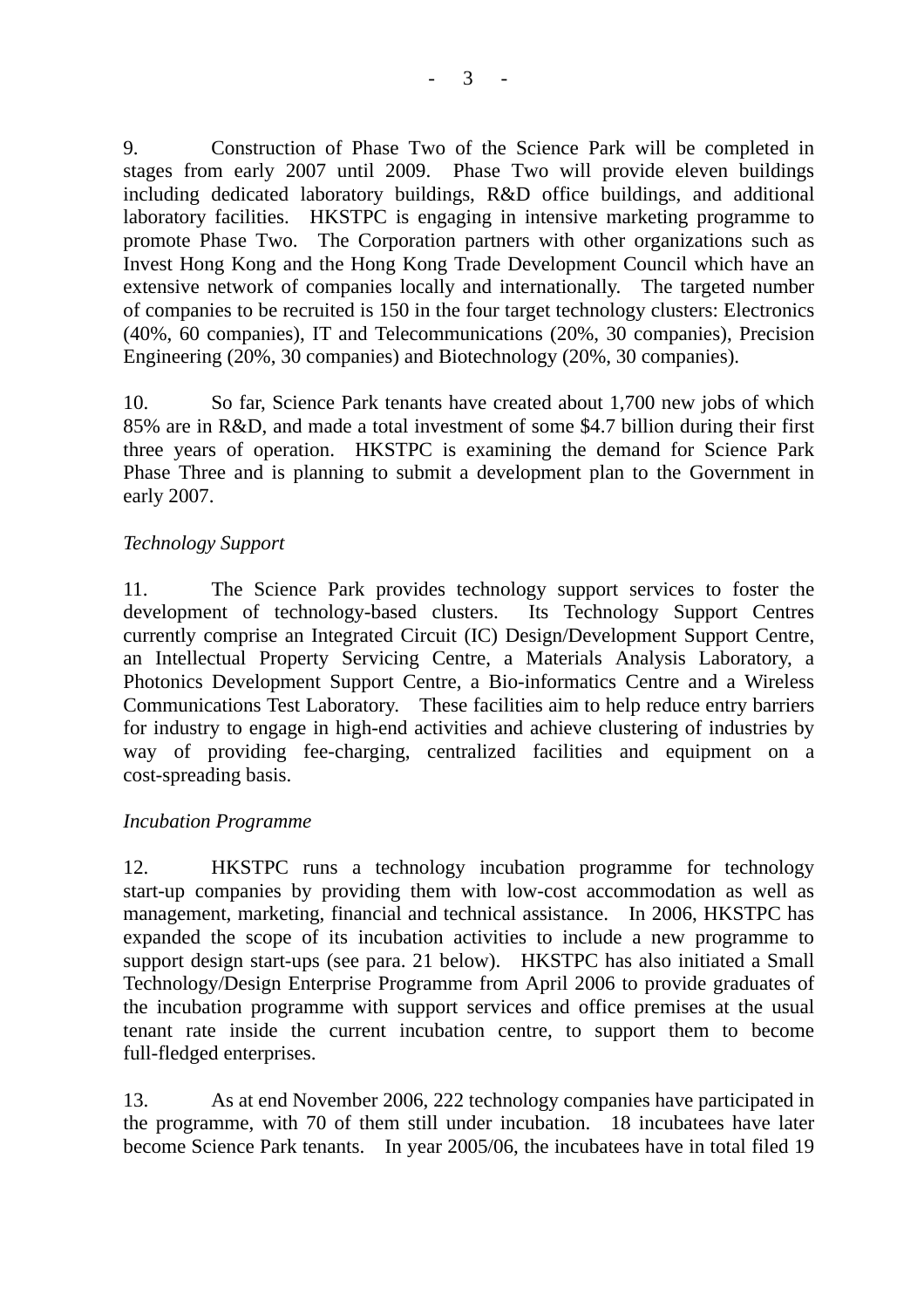patents or trademarks, won 32 technical and management awards  $N^{ote~2}$ , and 18 incubatees have in aggregate attracted \$69.23 million angel or venture capital investment. HKSTPC aims to support some 100 technology-based incubatees each year.

# **Industrial Estates (IEs)**

 $\overline{a}$ 

14. IEs offer developed land to both manufacturing and service industries with new or improved technology and processes which cannot operate in multi-storey factories or commercial buildings. In this way, the IEs facilitate the overall development of Hong Kong's economy by broadening its economic base and upgrading technology levels.

15. The IEs in Tai Po, Yuen Long and Tseung Kwan O commenced operation in 1978, 1980 and 1994 respectively. They have a total area of 217 hectares. As at end November 2006, about 86% of the total leasable area has been occupied by or earmarked for 141 approved grantees. (The IEs at Tai Po and Yuen Long are practically full while Tseung Kwan O IE is 62% taken up).

16. The IEs, first set up about 28 years ago, are facing challenges resulting from the changes in the economic and industrial landscape of Hong Kong. On the other hand, the implementation of the Closer Economic Partnership Arrangement (CEPA) provides Hong Kong with a free trade pact under which all Hong Kong goods can be exported duty-free to the Mainland. CEPA has given rise to significant inward investment opportunities for various industries. For example, new operations have been set up in the IEs for high quality Traditional Chinese Medicine (TCM) patent medicine and sustenance healthcare products, and R&D, quality assurance and logistics centre for global TCM business operations. In addition, the IEs promote inward investment, with about 40% of the grantees originating from Mainland and overseas companies. To cope with the changing character of the manufacturing sector and the increasing contribution of service industry, the scope of activities permissible in IEs were extended to include the supporting services for manufacturing in 1990 and service industries in 1998.

17. HKSTPC is planning to take forward a comprehensive study to examine the position of the IEs in the overall context of the economic and industrial environment in the region and the key strategic issues concerning the IEs. The study will review issues like demand for special industrial land of the IEs, admission criteria, competitiveness of land premium, lease management policies, and the need or otherwise for a fourth industrial estate, etc. Meanwhile, HKSTPC management

Note <sup>2</sup>The patents and trademarks filed by incubatees are in different fields, including electronics and environmental industries. The awards won by incubatees include regional awards and local awards like the Hong Kong Awards for Industries, Hong Kong Electronic Industries Association awards, Hong Kong Digital Entertainment Excellence Awards etc.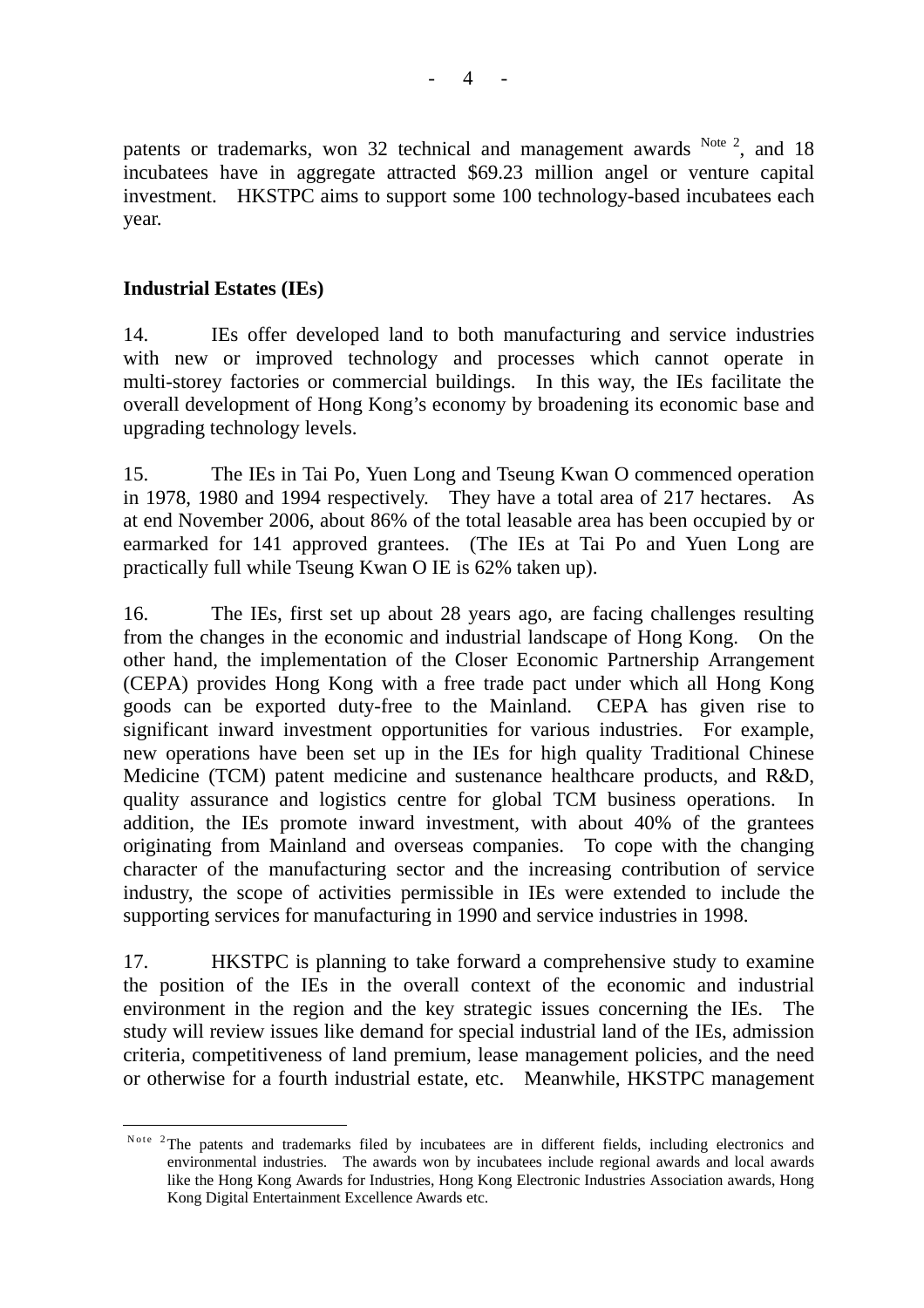is taking a proactive approach in improving the utilisation of IE land and premises.

## **InnoCentre**

 $\overline{a}$ 

18. The InnoCentre building, formerly known as the Industrial Technology Centre, was completed in 1994 and was vested with the then Hong Kong Industrial Technology Centre Corporation (which was merged to form the HKSTPC in May 2001). The building is seven-storey high with a floor area of 24,000 square metres. It was used to accommodate technology-based companies and incubatees under HKSTPC's Technology Incubation Programme. The building had some facilities for conducting seminars and training classes.

19. In June 2004, the Government launched the DesignSmart Initiative (the Initiative)<sup>Note 3</sup> to promote wider use of design and innovation in industries. The Initiative includes the setting up of an InnoCentre as a one-stop shop to bridge designers and users of design services, develop and promote different design services, and enhance the role of Hong Kong as the design hub in the region. The InnoCentre provides the following services:

- incubation services for design start-ups;
- office space for lease to design companies;
- design-related exhibition, seminars and workshops;
- design-related resource centre; and
- events and activities for networking among design professionals and user industries.

20. HKSTPC embraces design as one of its focused clusters for supporting innovation and technology development. It has engaged with Hong Kong Design Centre  $(HKDC)^{Note 4}$  in a strategic partnership to implement the development of the InnoCentre.

21. Out of the \$250 million under the Initiative, \$45 million has been set aside for supporting the operation of the HKDC at the InnoCentre in developing and organizing design-related programmes and activities and another \$25 million has

Note <sup>3</sup>The DesignSmart Initiative comprises two main elements, namely a Design Support Programme (DSP) and the InnoCentre. The DSP with a funding of \$180 million includes four funding schemes to provide resource support for projects in design and branding-related research, design and business collaboration, professional continuing education and the promotion of a design culture. As at end November 2006, the Initiative has provided funding support of \$52 million for 48 projects, which cover an array of activities such as conferences, seminars, exhibitions, design competitions, training courses and design research.

Note 4 HKDC is an infrastructure organization established in 2001 to further the development of design. It was formed with the concerted efforts of four leading design professional bodies in Hong Kong, viz the Hong Kong Designers Association; Chartered Society of Designers, Hong Kong; Interior Design Association Hong Kong and Hong Kong Fashion Designers Association. The objectives of the HKDC are to promote design as a value-adding activity, enhance design standards, foster design-related education, and raise the profile of Hong Kong as an innovation and creative hub.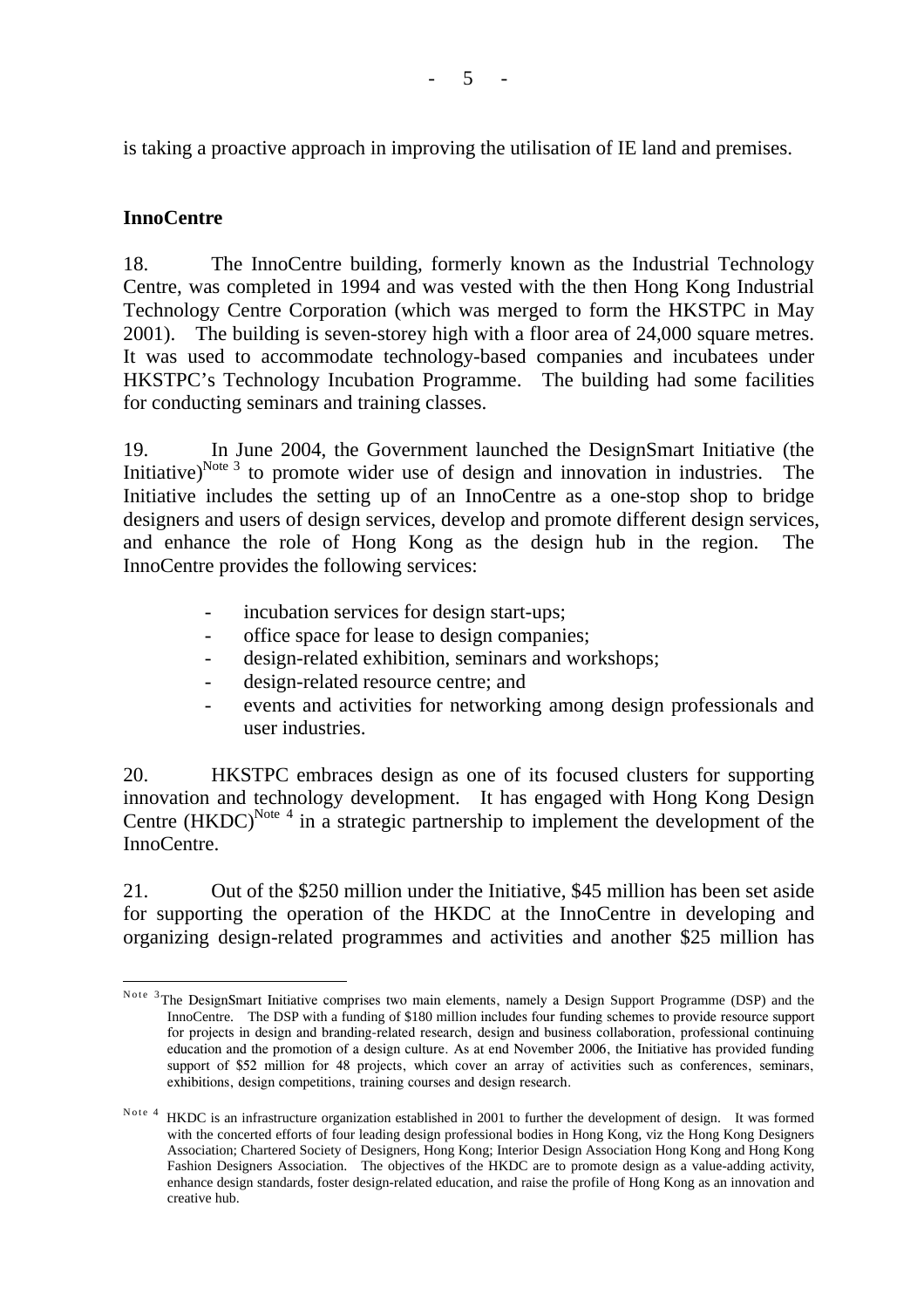been set aside for supporting the running of a Design Incubation Programme by HKSTPC. The Design Incubation Programme aims to support design start-up companies working in a variety of fields, including product design, visual and media arts, branding and packaging, jewellery, fashion, interior design etc. The programme is expected to support 50 incubatees over five years.

22. Following completion of renovation to provide dedicated facilities for holding design-related programmes and activities, the InnoCentre was officially opened by the Chief Executive on 13 November 2006. Existing technology-based companies and incubatees are gradually being moved out from the InnoCentre to Science Park to make available more space for design companies and incubatees. As at end November 2006, there were 11 design tenants and 13 design incubatees at the InnoCentre.

23. With the increasing breadth and depth of HKDC's activities and plans to enhance its role, we plan to seek the Finance Committee's approval for allocating \$100 million to support HKDC's operation using the InnoCentre as a base over the next five years.

## **Conclusion**

24. Government policy is to provide a conducive environment for the development of high value-adding and high technology industries in Hong Kong consistent with the demands of the market through a programme of funding and infrastructural support. HKSTPC is established as a statutory institution to provide an important part of our technology infrastructure. It will continue to forge ahead with its vision to play a leading role in contributing to Hong Kong's innovation and technology development.

Commerce, Industry and Technology Bureau December 2006